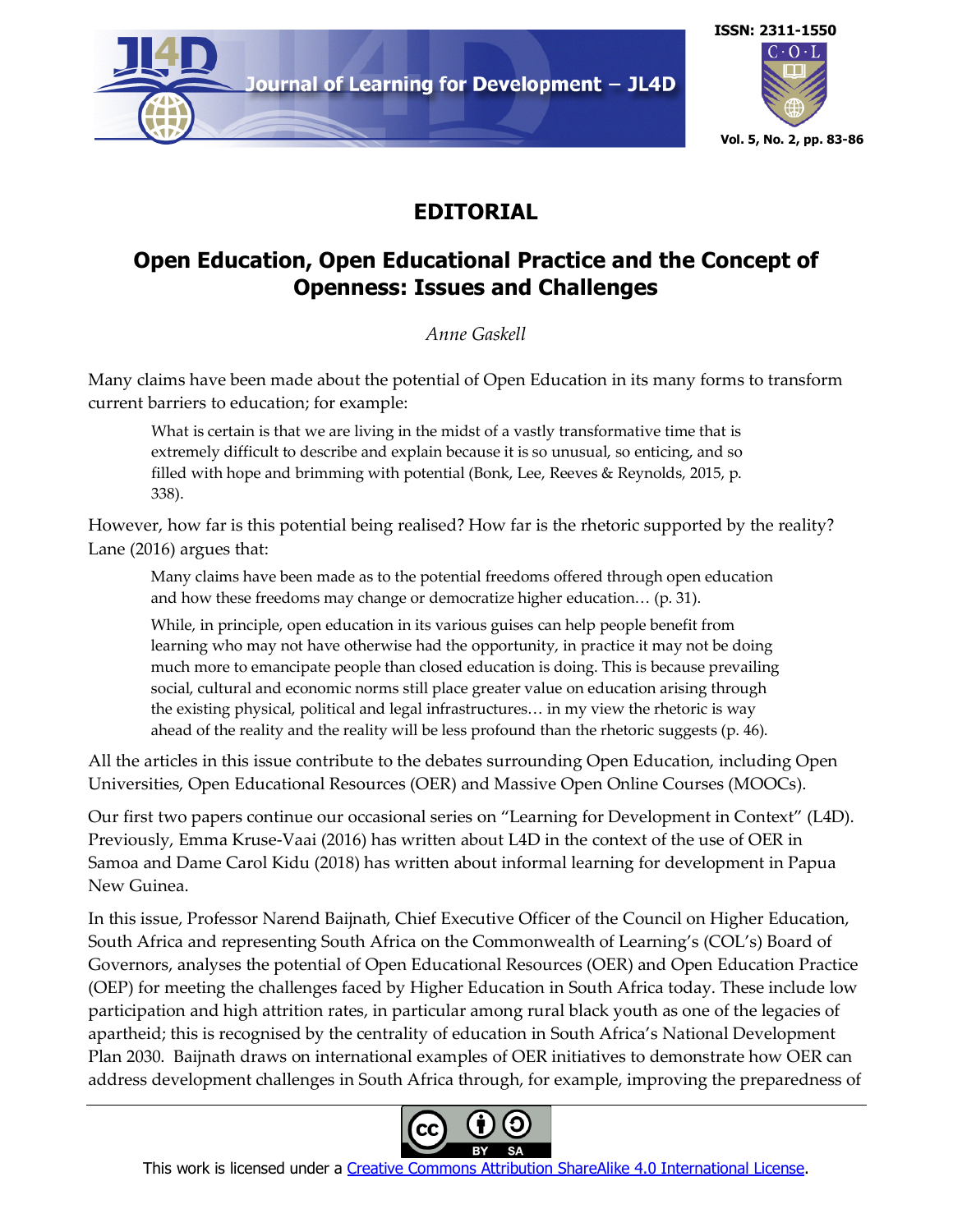students, widening access and improving success and retention through reduced costs. A conducive environment is also needed for their sustainable adoption, which includes supportive policies, sufficient connectivity and access to suitable and context-relevant OER.

A different perspective on learning for development is taken by Professor Alan Tait, Editor Emeritus of this Journal, and Professor Emeritus of Distance Education and Development, The Open University, UK (OU UK). He sets L4D, the concept of "openness" and the role of technologies, in a historical context. He traces the origins of technologies for learning from the use of clay tablets in the then Babylon in c. 2500 B.C.E, through the introduction of printing in the 15<sup>th</sup> Century, to the role of Open Distance and E-learning (ODeL) today. The use of technology, therefore, is not new, even if it has transformed learning and teaching dramatically in the last three decades. Case studies from the University of London and the OU UK illustrate the ways in which these institutions reduced the previous barriers of distance, social class, gender and disability in Higher Education (HE) in the UK. Yet there are still major challenges relating to inclusion, attrition and retention. The OU UK allows anyone without qualifications to enter at the undergraduate level and this can be challenged on two grounds. Firstly, whether it is fair to the student who may not have the background, time and cultural capital to succeed; and to address this Tait proposes an eight-point Framework for student success. Secondly, whether it is reasonable to expect the taxpayer to support such students. The latter argument has changed dramatically since the UK government increased student tuition fees for all HEIs fees, and which has led to a decline in OU UK enrolments. The underlying debate here is how far educational opportunity should be the individual's responsibility, or how far it is socially constructed and should be the responsibility of the government. Tait also examines the role of OERs, MOOCs, YouTube and other open-access resources in challenging the dominant commercial models of education.

Open Educational initiatives and their challenges also form a major thread in our invited article by Professor Melinda dela Peña Bandalaria, Chancellor of the University of the Philippines Open University. In a wide-ranging discussion, Professor Bandalaria covers the many open, distance and elearning initiatives taking place across Asia and, in particular, among the member institutions of the Asian Association of Open Universities (AAOU). Higher education across Asia faces many challenges, not least the ongoing population growth, increasing demand, and shortages in skills relevant to development. In Asia, more than 70 institutions offer distance learning programmes and have developed an admirable model of collaboration and cooperation to, for example, provide curricular programmes of interest to all. In addition, many institutions provide MOOCs, some of which, for example in the University of Philippines Open University deliver certificate programmes. However, despite the potential of ODeL and Open education to transform Higher Education in Asia, challenges remain: certification across countries, the quality of MOOCs, sustainability and digital inclusion – as of December 2017, only 48.7% of the Asian population in general had Internet access.

Our research articles continue the focus on the potential and challenges of Open Education and eLearning for Learning for Development. From the University of the West Indies (UWI) in the Caribbean, Thurab-Nkhosi discusses the key role of change management and communication in the implementation of the University's blended and online learning policy in the face-to-face UWI St Augustine Campus (UWISTA). UWI has developed a policy to support blended learning but through an investigation of the perceptions of deans and administrators, it was clear that many of these key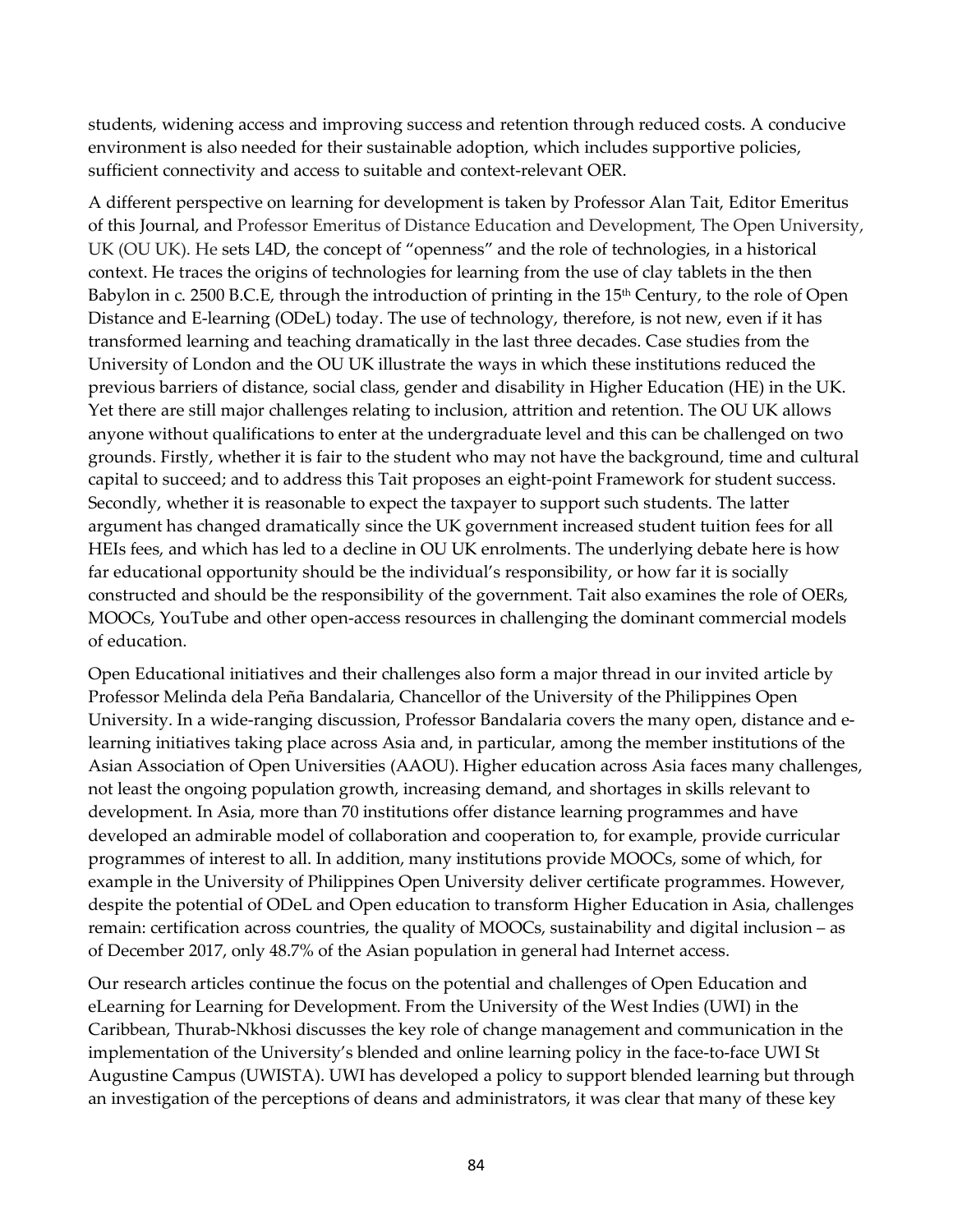personnel were either not aware of the policy, or not aware of their role in change management. Challenges included a general lack of communication with key staff so that they did not understand the vision or their role, ignoring internal expertise and, more generally, a lack of clarity regarding aspects of institutional responsibility. Some of the recommendations include the need to involve and support staff and provide them with appropriate development.

Challenges also faced the implementation in Kenya of The Commonwealth of Learning's (COL) Open Resources for English Language Teaching (ORELT), as illustrated in a discussion by Orwenjo and Erastus. The ORELT materials are particularly important because they are provided online, by CD-ROM and in book format so making them especially flexible in countries like Kenya, for example, where even recently as many as 30% of public primary schools were not connected to electricity. COL provided support and training for the ORELT materials for 50 key English teachers, and in general the materials were very much welcomed. Issues were related to the incompatibility of some of the learning activities, syllabus and curriculum within the Kenyan context: their adaptation took extra preparation time which was sometimes difficult for teachers. Other issues related to a lack of awareness, as was observed in UWISTA and more basic infrastructural issues such as lack of electricity, computers or support.

Our final research article again concerns eLearning and in this case explores research trends in terms of eLearning implementation, and the barriers to its use, in Tanzania. Mtebe and Raphael use a bibliomentric and content analysis method to review 74 articles on the subject, and discover that there is increasing interest in research about E-learning but that this is largely restricted to particular sectors, for example, Higher Education, is undertaken by only a few universities, is limited in terms of media used, and the samples studied (primarily students). The most important barrier to E-learning implementation was Internet access; in Tanzania only 20% of secondary schools have Internet access.

Developments and research into the impact of OER is also the focus of our book review by Perris of Hodgkinson-Williams & Arinto (Ed.) (2017) *Adoption and impact of OER in the Global South* which provides a fitting conclusion to this issue. Chapters from Sub-Saharan Africa, South America and South and South-East Asia offer a comprehensive coverage of many current initiatives in these areas.

Education for development through Open Educational resources and practices thus has huge potential, though not all the authors in this issue are perhaps quite as optimistic as Bonk et al (2015). Several papers discuss important initiatives, such as South Africa's National Development Plan (Baijnath), the use of COL's multi-media resources in Kenya (Orwenjo and Erastus), and the collaboration and co-operation across Asian countries (Bandalaria). However, many challenges remain. Perhaps one of the most critical in developing countries is the lack of adequate computer provision and Internet access. Baijnath argues that to address challenges for students in HE, attention needs to be paid to basic education. Yet in Kenya, 30% of public primary schools were not connected to electricity (Orwenjo & Erastus); in Tanzania, only 20% of secondary schools have Internet access (Mtebe & Raphael); and in Pakistan, only 22% of the whole population are accessing the Internet.

Further challenges are also identified in our articles. These include sustainability; the need for rigorous quality assurance mechanisms (Baijnath; Tait; Bandalaria); the essential requirement for staff support and development (Thurab-Nkosi; Orwenjo & Erastus); and the importance of appropriate